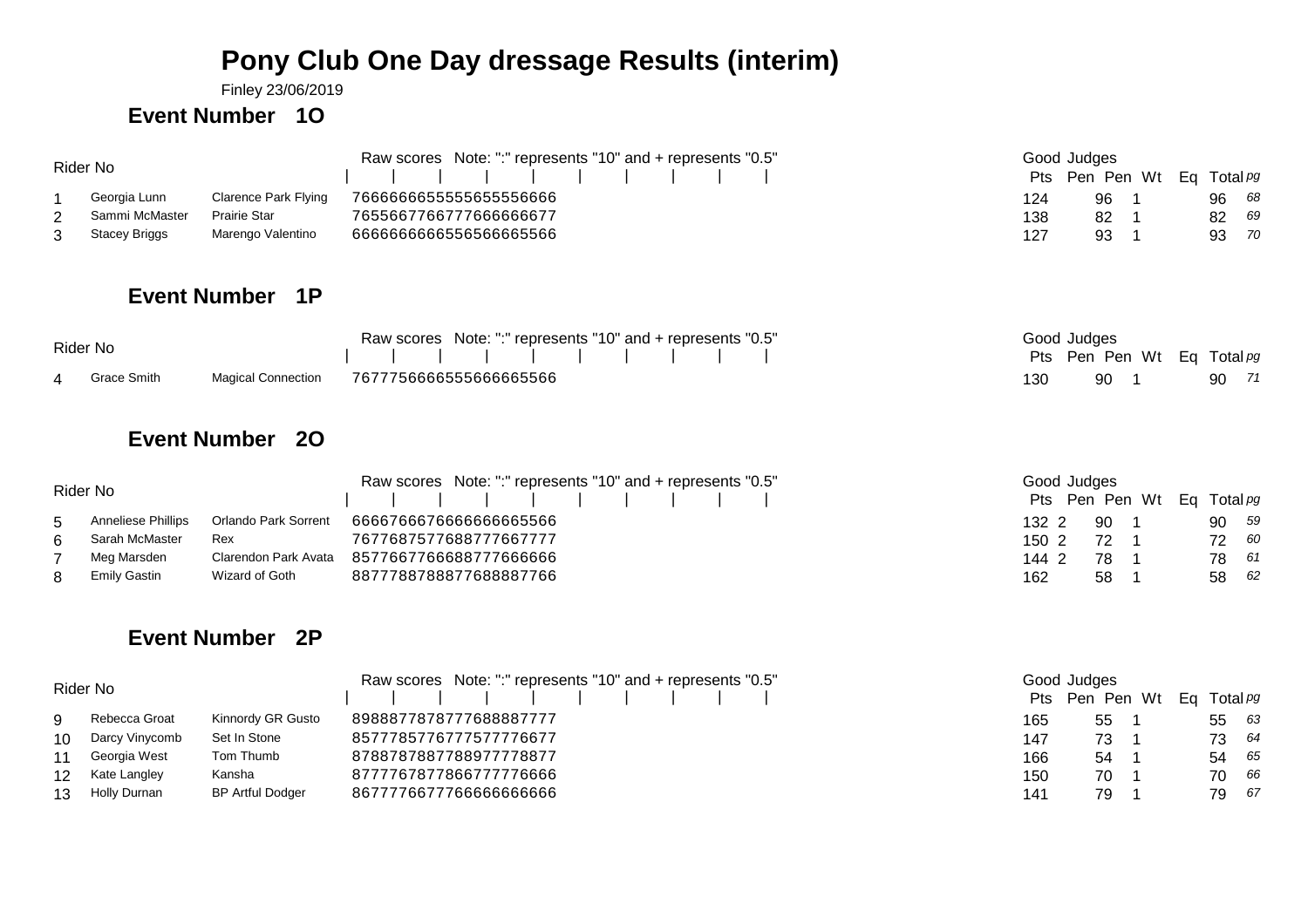### **Event Number 3O**

|    | Rider No                  | Note: ":" represents "10" and + represents "0.5"<br>Raw scores | Good Judges                          |     |            |    |                 |
|----|---------------------------|----------------------------------------------------------------|--------------------------------------|-----|------------|----|-----------------|
|    |                           |                                                                |                                      | Pts | Pen Pen Wt | Eq | Total <i>P9</i> |
| 14 | Sarah McMaster            | Holy Host                                                      | 776686666777778                      | 101 | 49         | 49 | -37             |
| 15 | Camille Holmfield         | Extra Choice                                                   | 765666565668677                      | 92  | 58         | 58 | -38             |
| 16 | <b>Audrey Greene</b>      | Miss Placed Magic                                              | 555556778866664                      | 89  | 61         | 61 | 36              |
| 17 | Annie Holmes              | Zachem                                                         | 776576668888767                      | 102 | 48         | 48 | -39             |
| 18 | Sarah Berry               | BV Lightning                                                   | 677766667777677                      | 99  | 51         | 51 | 40              |
| 19 | Hayley Graham             | <b>Magical Dreams</b>                                          | 887788678989888                      | 117 | 33         | 33 | 41              |
| 20 | <b>Emily Phillips</b>     | Sweet as Candy                                                 | 7767+77766878777                     | 104 | 46         | 46 | 42              |
| 21 | Rebecca Oddy              | Mr knackers                                                    | 67+7887687778788                     | 109 | 41         | 41 | -8              |
| 22 | Adele Eddy                | Monty                                                          | 6776776787+77777                     | 103 | 47         | 47 |                 |
| 23 |                           | Mackenzie Loughridg Bamborough Benvolio                        | 78778787+77+78788                    | 112 | 38         | 38 | -6              |
| 24 | wendy skill               | Archibald's Prize                                              | 878788888987788                      | 117 | 33         | 33 | -5              |
| 25 | Sarah Oram                | Basil                                                          | 78877+8778877+778                    | 112 | 38         | 38 | -4              |
| 26 | Tessa Newton              |                                                                | Ashmead Her Highness 878878776777778 | 109 | 41         | 41 | -3              |
| 27 | lan Watt                  | Lucky Diamond                                                  | 7876767667+67667                     | 99  | 51         | 51 |                 |
| 28 | <b>Kelsey Mull</b>        | Gundowring Nebraska                                            | 787+7888887+88778                    | 115 | 35         | 35 |                 |
| 30 | Zoe Greenslade            | My crosby star                                                 |                                      |     | 0          | 0  |                 |
| 31 | Patty Lewis               | Des                                                            | 7+88888788889888                     | 119 | 31         | 31 | 28              |
| 32 | <b>Anneliese Phillips</b> | Cygnet Star                                                    | 767788878767887                      | 109 | 41         | 41 | 29              |

### **Event Number 3P**

|    | Rider No            | Raw scores Note: ":" represents "10" and + represents "0.5" |                 |  | Good Judges |      |            |    |                 |
|----|---------------------|-------------------------------------------------------------|-----------------|--|-------------|------|------------|----|-----------------|
|    |                     |                                                             |                 |  |             | Pts  | Pen Pen Wt | Ea | Total <i>pg</i> |
| 33 | Megan Arne          | Il figo                                                     | 776766688787788 |  |             | 106  | 44         | 44 | - 30            |
| 34 | <b>Hayley Berry</b> | Cavello Park Adventu                                        | 675766788877878 |  |             | 105  | 45         | 45 | - 31            |
| 35 | Courtney Lunn       | Darcy                                                       | 786778888686888 |  |             | 1112 | -41        | 41 | - 32            |
| 36 | Evie Kamevaar       | Sunland Bigalow                                             | 677877777776777 |  |             | 104  | 46         | 46 | - 33            |
| 37 | Astrid Vinycomb     | <b>Ferris Bueller</b>                                       | 78988989998999  |  |             | 128  | 22         | 22 | - 2             |
| 38 | Jasmine Weeks       | Jack Of All Trades                                          |                 |  |             |      | 0          | 0  |                 |
| 39 | Holly Lloyd         | <b>AEA Rascuel</b>                                          | 565774667875777 |  |             | 94   | 56         | 56 | - 34            |
| 40 | Majenta Little      | Clever                                                      | 786777488787888 |  |             | 1082 | 44         | 44 | - 35            |
| 41 | Rebecca Groat       | <b>Stafford Cavekeeper</b>                                  | 898878889687898 |  |             | 119  | 31         | 31 | - 17            |
| 42 | Sophie Sawyer       | <b>Briggs</b>                                               | 677767666487887 |  |             | 100  | 50         | 50 | - 18            |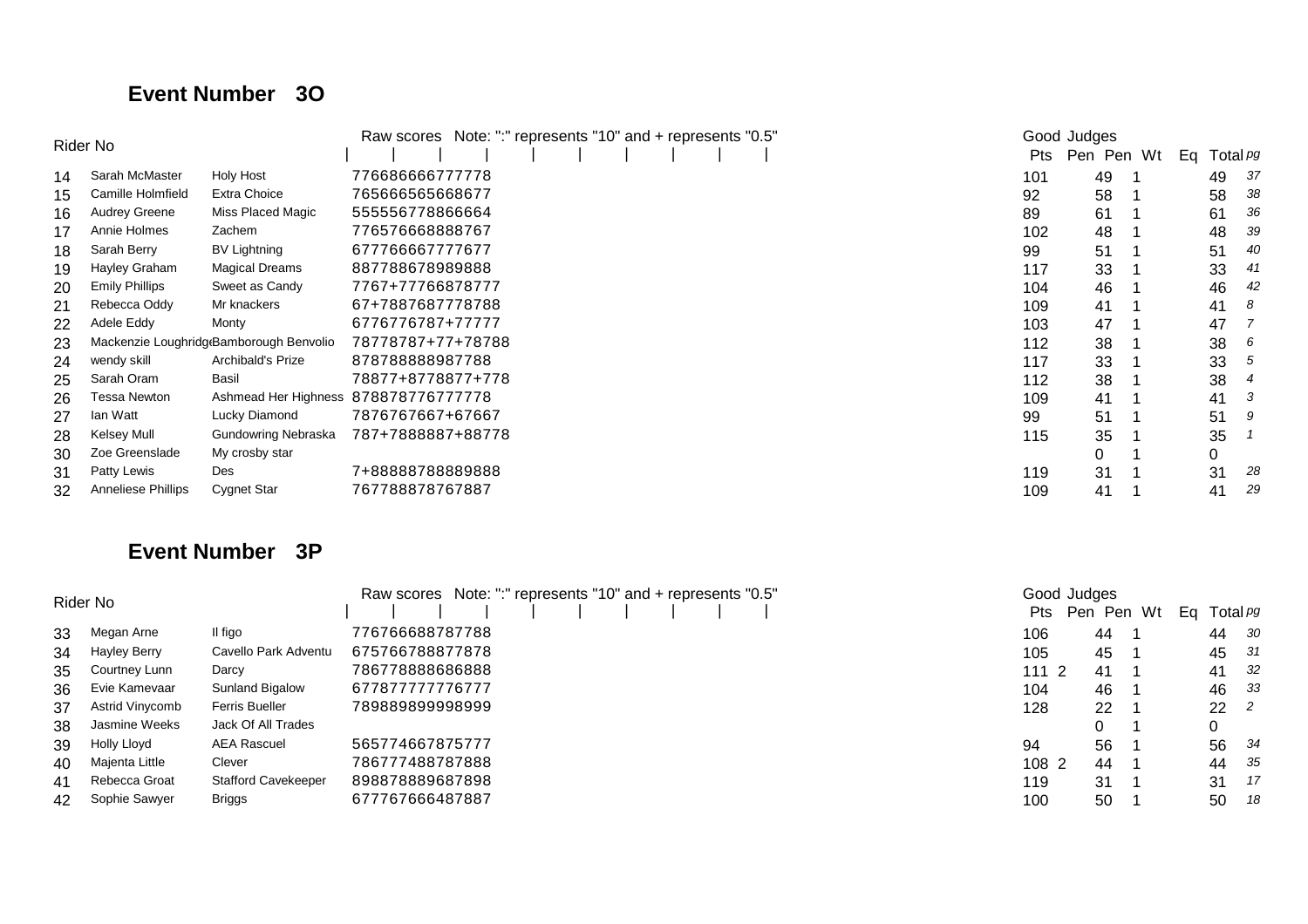| 43 Caitlin Blanch | Zirconi Aspen    | 789889989998999 | 128 | 22 | 22    | - 19 |
|-------------------|------------------|-----------------|-----|----|-------|------|
| 44 Rory Hamilton  | Mingara Love Bug | 99999998999:9:  | 136 | 14 | 14    | - 20 |
| 45 Alice Langley  | The Devils Demo  | 887887877787888 |     | 36 | 36 21 |      |

#### **Event Number 4O**

|    | Rider No                  |                                   | Raw scores Note: ":" represents "10" and + represents "0.5" |            | Good Judges |            |             |     |
|----|---------------------------|-----------------------------------|-------------------------------------------------------------|------------|-------------|------------|-------------|-----|
|    |                           |                                   |                                                             | <b>Pts</b> |             | Pen Pen Wt | Eq Total pg |     |
| 46 | Jess Nelson               | Sienna                            | 878688777788                                                | 89         |             | 31         | 31          | 43  |
| 47 | Carisa Oakley             | Royal Deception                   | 888786886788                                                | 90         |             | 30         | 30          | 44  |
| 48 | Holly Durnan              | Bobby B                           | 666586788777                                                | 81         |             | 39         | 39          | 45  |
| 49 | Emma Campbell             | Hades Forgotten Heir              | 555865555656                                                | 66         |             | 54         | 54          | 46  |
| 50 | Lori Blundell             | Zeus? Triumph                     | 668667696777                                                | 81         |             | 39         | 39          | 48  |
| 51 | Wendy Hartin              | Minyara                           | 777887676877                                                | 85         |             | 35         | 35          | 47  |
| 52 | Rhiannon McInerney-IDable |                                   | 888887687888                                                | 92         |             | 28         | 28          | 22  |
| 53 | Lorelle Starr             | Hollywood?s Dumb Blo 776788685777 |                                                             | 83         |             | 37         | 37          | 23  |
| 54 | Alice Grimshaw            | Clumpa                            | 988988899899                                                | 102        |             | 18         | 18          | 24  |
| 55 | Kim Cross                 | Jack is a tiger too               | 888787887888                                                | 93         | 2           | 29         | 29          | 25  |
| 57 | Evie Kamevaar             | Zintarn Aurora                    | 867667576566                                                | 75         |             | 45         | 45          | 26  |
| 58 | Summer Lambden            | Prince                            | 575777776566                                                | 75         |             | 45         | 45          | 78  |
| 60 | Zoe Stockton              | Rich Bambi Lena                   | 765485575855                                                | 70         |             | 50         | 50          | 27  |
| 62 | Zoe Greenslade            | Summons                           | 767777577766                                                | 79         | 2           | 43         | 43          | 77  |
| 63 | Cassie Lea                | Meroka Kayden                     | 788867787777                                                | 87         |             | 33         | 33          | 79  |
| 64 | <b>Tiarna Deegenaars</b>  | Ellie                             | 668768687777                                                | 83         |             | 37         | 37          | 80  |
| 65 | Jamilla Campbell          | Tommy Tucker                      | 888787577888                                                | 89         |             | 31         | 31          | 81  |
| 66 | Louise Crowhurst          | Judo                              | 888888688788                                                | 93         |             | 27         | 27          | 82  |
| 67 | Kitty Lawton              | Kits GoldCan                      | 888988876878                                                | 93         |             | 27         | 27          | 83  |
| 68 | Lana Sweeney              | Chilled Ambrosia                  | 78898999999                                                 | 103        |             | 17         | 17          | 84  |
| 69 | amelia wells              | gotico park juanera               | 886888887787                                                | 91         |             | 29         | 29          | 85  |
| 70 | Heidi McGrath             | Almost An Anzac                   | 68888888988                                                 | 95         |             | 25         | 25          | 86  |
| 72 | <b>Brodey Rudd</b>        | Morant                            |                                                             |            |             | 0          | 0           |     |
| 73 | <b>Courtney Summons</b>   | Mighty Jackson                    |                                                             |            |             | 0          | 0           |     |
| 75 | <b>Ashley Norris</b>      | <b>BR</b> Wildfire                | 888888588988                                                | 94         |             | 26         | 26          | 88  |
| 76 | Sean Morphett             | <b>Wallaroo Red Corvett</b>       | 788787888688                                                | 91         |             | 29         | 29          | 90  |
| 77 | Meg Campbell              | <b>Topend Nike</b>                | 888987787888                                                | 94         |             | 26         | 26          | 87  |
| 78 | <b>Heather Campbell</b>   | Destiny soul                      | 886788888888                                                | 93         |             | 27         | 27          | 101 |
| 80 | Jorja Eddy                | Mr Beer                           | 686888787777                                                | 87         |             | 33         | 33          | 102 |
| 81 | Cassie Lea                | <b>Todds Chateau</b>              | 88888888888                                                 | 96         |             | 24         | 24          | 89  |
| 82 | Jess Nelson               | Ally                              |                                                             |            |             | 0          | 0           |     |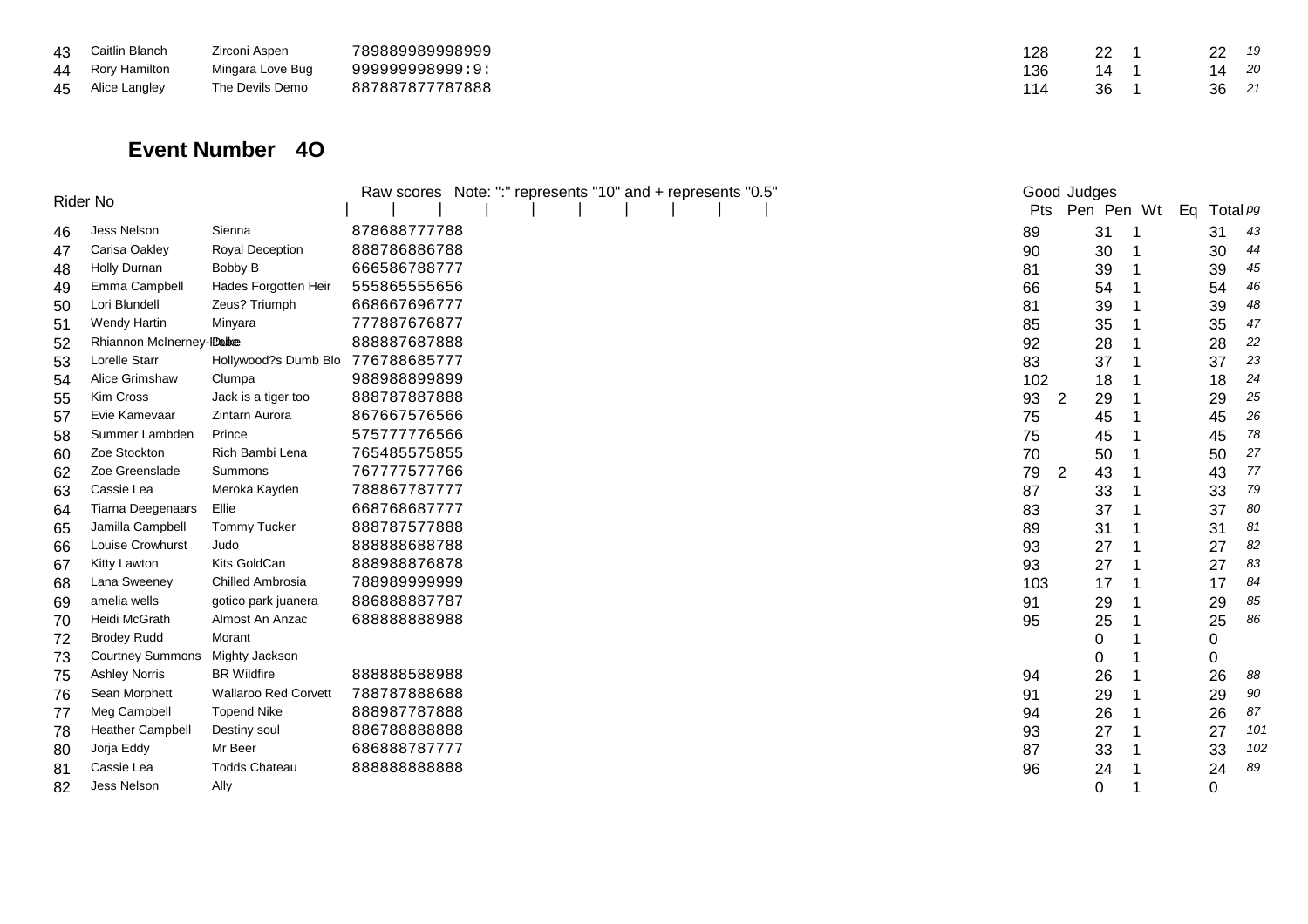#### **Event Number 4P**

|    | Rider No              | Note: ":" represents "10" and + represents "0.5"<br>Raw scores | Good Judges  |            |            |          |                 |
|----|-----------------------|----------------------------------------------------------------|--------------|------------|------------|----------|-----------------|
|    |                       |                                                                |              | <b>Pts</b> | Pen Pen Wt | Eq       | Total <i>pg</i> |
| 83 | April Marsh           | Colonel Sodhi                                                  | 777676666768 | 79         | 41         | 41       | 93              |
| 84 | Hayley Berry          | Tapu Hamish                                                    | 767787576677 | 80         | 40         | 40       | 94              |
| 85 | Megan Arne            | Thors own                                                      | 776667666777 | 78         | 42         | 42       | 92              |
| 86 | Ashlee Magnusson      | Boston                                                         |              |            | 0          |          |                 |
| 87 | Olivia Griffiths      | Sir Indigo                                                     |              |            | 0          | 0        |                 |
| 88 | Stephanie Paddle      | <b>Shadow Dancer</b>                                           | 876779777777 | 86         | 34         | 34       | 91              |
| 89 | madison amore         | sunny brae bridge                                              | 676677776777 | 80         | 40         | 40       | 95              |
| 90 | Abbey Lawson          | NEP Chico De Luxe                                              | 987767677667 | 83         | 37         | 37       | 115             |
| 91 | Amber King-Gee        | Rupee                                                          | 666776666667 | 75         | 45         | 45       | 114             |
| 92 | <b>Grace West</b>     | Muskpark Brooklyn                                              | 787877878787 | 89         | 31         | 31       | 113             |
| 93 | Maggie Chant          | Mia                                                            | 666867676676 | 77         | 43         | 43       | 112             |
| 94 | madelyn Hatty         | Dane The Rave                                                  |              |            | 0          | $\Omega$ |                 |
| 95 | Oskar Smartt          | Comet                                                          | 668877677677 | 82         | 38         | 38       | 111             |
| 96 | Lilli Hamilton-Cronin | Esprit D?Corps                                                 | 776866676777 | 80         | 40         | 40       | 110             |
| 97 | Tessa Clayton         | AG Klassique                                                   | 766767666767 | 77         | 43         | 43       | 109             |

### **Event Number 5O**

|     | Rider No                | Raw scores              | Note: ":" represents "10" and + represents "0.5" |  |  |  |  |  |     | Good Judges |    |            |    |                 |     |
|-----|-------------------------|-------------------------|--------------------------------------------------|--|--|--|--|--|-----|-------------|----|------------|----|-----------------|-----|
|     |                         |                         |                                                  |  |  |  |  |  | Pts |             |    | Pen Pen Wt | Ea | Total <i>pg</i> |     |
| 99  | Alison Faulkner         | Prince                  | 6656777666                                       |  |  |  |  |  | 62  |             | 38 |            |    | 38              | 49  |
| 100 | sara hayes              | danny                   | 5575665657                                       |  |  |  |  |  | 57  | - 2         | 45 |            |    | 45              | -50 |
| 101 | Erin Anderson           | Coleslea Super Troop    | 7889978888                                       |  |  |  |  |  | 80  |             | 20 |            |    | 20              | 51  |
|     | 104 isabella Spence     | Magic                   | 9888879898                                       |  |  |  |  |  | 82  |             | 18 |            |    | 18              | -53 |
|     | 105 Miley Clarke        | Casuarina Ridge Van     | 9888988898                                       |  |  |  |  |  | 83  |             | 17 |            |    | 17              | 54  |
|     | 106 Nicole Prior        | Fox Trot 201            | 8889899999                                       |  |  |  |  |  | 86  |             | 14 |            |    | 14              | 52  |
| 107 | Carlee Ryder            | <b>Burramine Legend</b> | 6787777887                                       |  |  |  |  |  | 72  |             | 28 |            |    | 28              | 10  |
| 108 | <b>Shelley Kamevaar</b> | Ace of Hearts           | 5667666667                                       |  |  |  |  |  | 61  |             | 39 |            |    | 39              | 11  |
| 109 | Libby Taylor            | Palmers Coolah (coo     | 9987988898                                       |  |  |  |  |  | 83  |             | 17 |            |    | 17              | -12 |
| 110 | Jadzia Beagley          | <b>History Freak</b>    | 6555566776                                       |  |  |  |  |  | 58  | -6          | 48 |            |    | 48              | -13 |
| 111 | Alisha Macumber         | Unknown                 | 9887889998                                       |  |  |  |  |  | 83  |             | 17 |            |    | 17              | 14  |
| 112 | Rachel Stephenson       | <b>Bundora Diamond</b>  | 8756766667                                       |  |  |  |  |  | 64  |             | 36 |            |    | 36              | 15  |
| 113 | <b>Bianca Phillips</b>  | KP Rex                  | 8887887888                                       |  |  |  |  |  | 78  |             | 22 |            |    | 22              | 16  |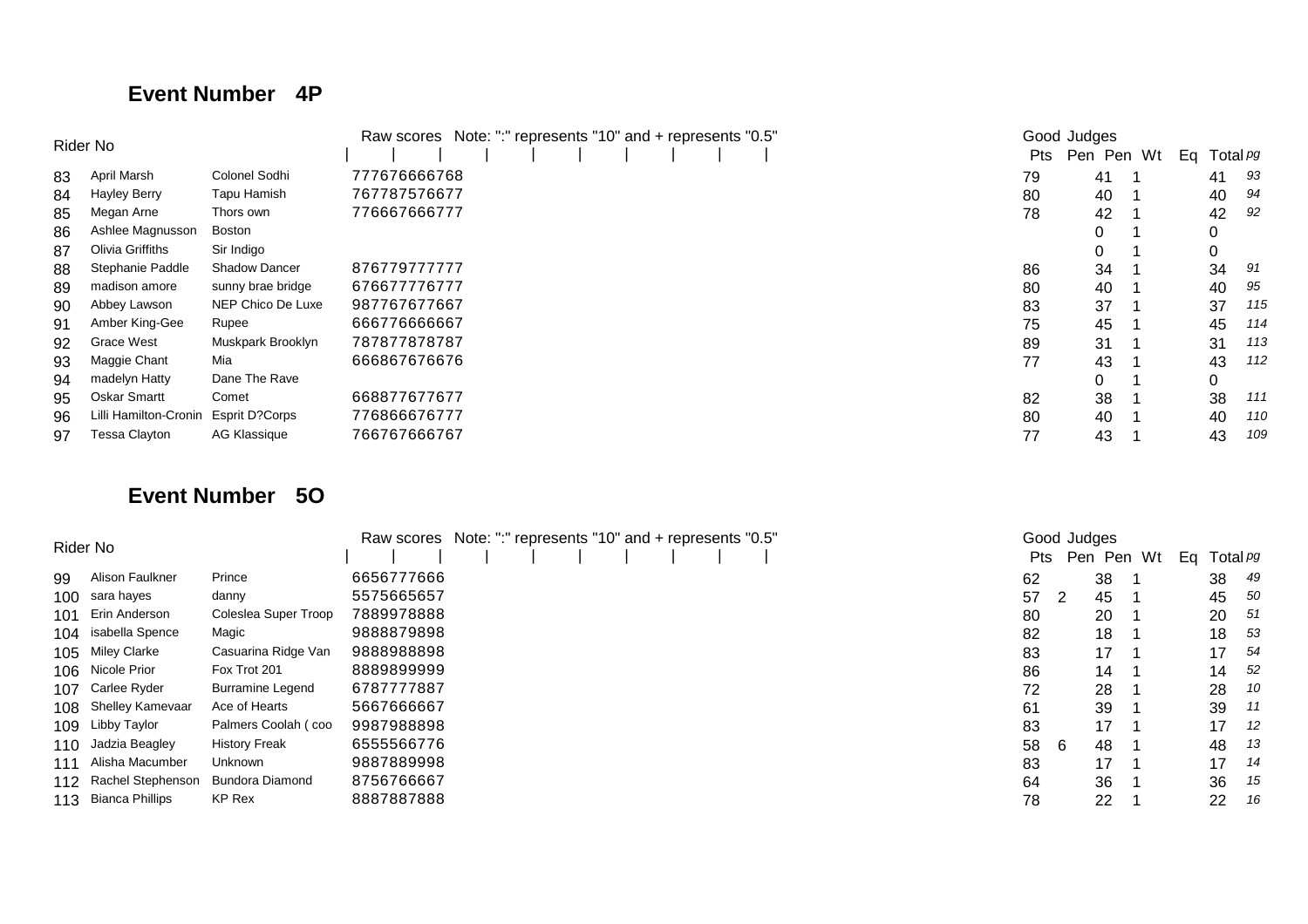| 115 Rebecca Bennett                  | Jeepers Creepers    | 79999:6899 | 85 | 15 | 15 | 57   |
|--------------------------------------|---------------------|------------|----|----|----|------|
| 116 Pauline Brodie                   | Waingaro fantasy    | 6758666767 | 64 | 36 | 36 | - 56 |
| 117 Maggi Gray                       | Off the Rails       | 9887877898 | 79 | 21 | 21 | - 55 |
| 119 Jack Newton                      | Master Teddy Edward | 88999:8999 | 88 | 12 | 12 | - 58 |
| 120 Courtney Summons Back To The Bar |                     |            |    | 0  | 0  |      |
| 121 Mark Whitby                      | Mac the Finn        |            |    | 0  | 0  |      |
| 122 bo hughes                        | Murphy (wardwell)   |            |    | 0  | 0  |      |
| 123 Araminta Mason                   | Sir Walter          |            |    |    |    |      |

#### **Event Number 5P**

|      | Rider No          | Raw scores Note: ":" represents "10" and + represents "0.5" |            |  |  |  |  |            | Good Judges |            |    |          |     |
|------|-------------------|-------------------------------------------------------------|------------|--|--|--|--|------------|-------------|------------|----|----------|-----|
|      |                   |                                                             |            |  |  |  |  | <b>Pts</b> |             | Pen Pen Wt | Ea | Total pg |     |
|      | 124 sara hayes    | magic                                                       | 8787777678 |  |  |  |  | 72         |             | 28         |    | Е        | 72  |
|      | 125 Mia Gowty     | chief                                                       | 8898978999 |  |  |  |  | 84         |             | 16         |    | 16       | 73  |
|      | 126 Nellie Linden | Nawarrah Park Caruso                                        | 8888898999 |  |  |  |  | 84         | 2           | 18         |    | 18       | 74  |
|      | 127 Blake Durnan  | Langtree Wild Honey                                         | 8897897799 |  |  |  |  | 81         |             | 19         |    | 19       | 75  |
|      | 128 erica hayes   | mickey                                                      | 8778688988 |  |  |  |  | 77         | 2           | 25         |    | 25       | 76  |
|      | 129 Willow Mason  | Gee                                                         |            |  |  |  |  |            |             | 0          |    | 0        |     |
|      | 130 Lucy Danckert | Moet                                                        | 8868867979 |  |  |  |  | 76         |             | 24         |    | 24       | 96  |
| 131  | Olivia McCallum   | Cruze                                                       | 9887877888 |  |  |  |  | 78         |             | 22         |    | 22       | 97  |
|      | 132 Xavier Watson | Serendipity Park Bri                                        | 5678877878 |  |  |  |  | 71         |             | 29         |    | 29       | 98  |
|      | 133 Emelia Chrys  | Emmalyns Magic                                              | 98999999:: |  |  |  |  | 91         |             | 9          |    | 9        | 99  |
|      | 134 Angie Gowty   | Anarui Victoria                                             | 8898897989 |  |  |  |  | 83         |             | 17         |    | 17       | 100 |
|      | 135 Sasha Seymour | <b>Strawberry Fields</b>                                    | 7898747989 |  |  |  |  | 76         |             | 24         |    | 24       | 105 |
|      | 136 Lucy Gretgrix | Mr Waffles                                                  | 6767687989 |  |  |  |  | 73         |             | 27         |    | 27       | 106 |
| 137. | Amara Hawkes      | AJ?s Harleyquin                                             | 8888988999 |  |  |  |  | 84         |             | 16         |    | 16       | 107 |
| 138  | Charlie Alberni   | Isle of Redman                                              | 8999988999 |  |  |  |  | 87         |             | 13         |    | 13       | 103 |
| 139  | Jessica Mangan    | Aladdin                                                     | 8989989999 |  |  |  |  | 87         |             | 13         |    | 13       | 104 |
|      | 140 sara hayes    | rain                                                        | 5878778889 |  |  |  |  | 75         |             | 25         |    | 25       | 108 |

#### **Event Number 6P**

| Rider No            |                               |          | Raw scores Note: ":" represents "10" and + represents "0.5" |  |  |  |  | Good Judges |    |                            |  |  |        |     |
|---------------------|-------------------------------|----------|-------------------------------------------------------------|--|--|--|--|-------------|----|----------------------------|--|--|--------|-----|
|                     |                               |          |                                                             |  |  |  |  |             |    | Pts Pen Pen Wt Eq Total pg |  |  |        |     |
| 143 Emelia Quinn    | Western park crusade 87878988 |          |                                                             |  |  |  |  |             | 63 | 17 1                       |  |  | 17     | 121 |
| 144 Madeline Watson | Willowcroft Tailorma          | 87887978 |                                                             |  |  |  |  |             | 62 | 18                         |  |  | 18     | 122 |
| 145 Ashlyn Chrys    | Kintyre Ebony                 | 88987988 |                                                             |  |  |  |  |             | 65 | 15                         |  |  | 15 117 |     |